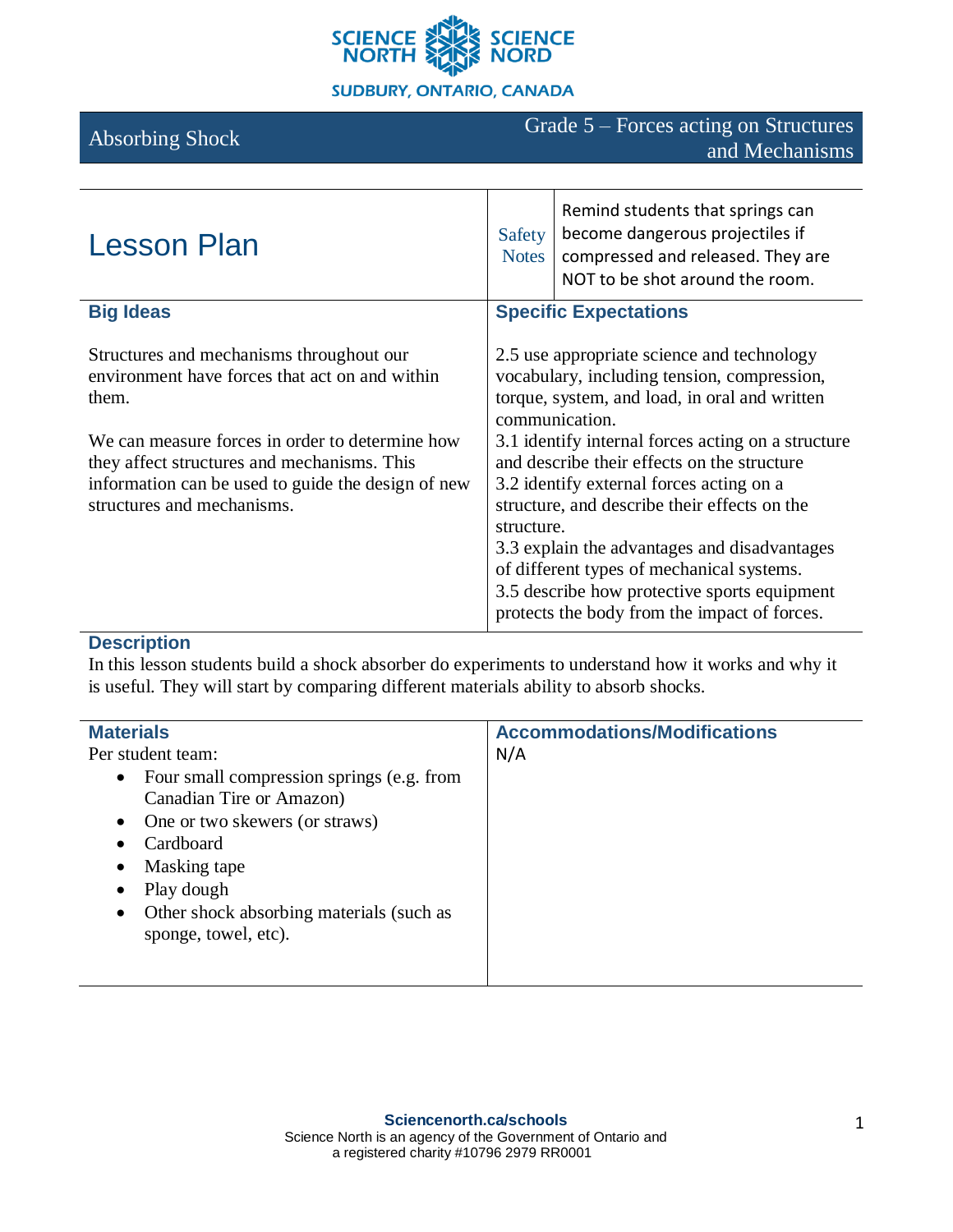

## **Introduction**

Show a part of a video of a mountain bike racer. E.g. starting at the 2:40 mark: [https://www.youtube.com/watch?v=xQ\\_IQS3VKjA](https://www.youtube.com/watch?v=xQ_IQS3VKjA)

Discuss how bumpy the ride is.

- Does the rider have something to protect himself from the bumps? (Yes, several shocks – you may want to review a shot in the video where the shocks at work are obvious).
- This is an example of a structure experiencing a lot of internal forces due to outside impacts.

Today we will build our own shocks and do experiments to see how well they work.

## **Action**

You may want to build an example shock absorbing platform before class to show to students as an example. Alternatively let them explore how to build the best shock with the materials given. The goal is to have a shock absorber that can be placed between two surfaces (such as hands).

## **Building the shocks**

- Give each team three or four springs, a skewer or two, cardboard and masking tape
- Cut out two equally sized cardboard pieces.
- Decide where to place the shocks between the two cardboard pieces. Pierce holes in both cardboard pieces with a skewer in those locations.
- Cut a skewer piece that is about 2 cm longer than the spring for each shock.
- Insert the skewer into one cardboard, slide spring onto it. Place second cardboard on top.
- Attach skewers on ONE SIDE ONLY with masking tape.

## **Testing the shock absorber**

- Instruct students to gently push the cardboard surfaces toward each other.
- If the loose cardboard does not slide past the skewers easily make the holes a bit bigger. The only resistance you encounter should be from the springs as they compress.
- One student should place the shock absorber on their hand. Have a second student place their hand on top of the shock absorber. Gently push on it. What do the notice? (Shock absorber provides resistance)
- One student should now gently bounce hand up and down. What do you notice?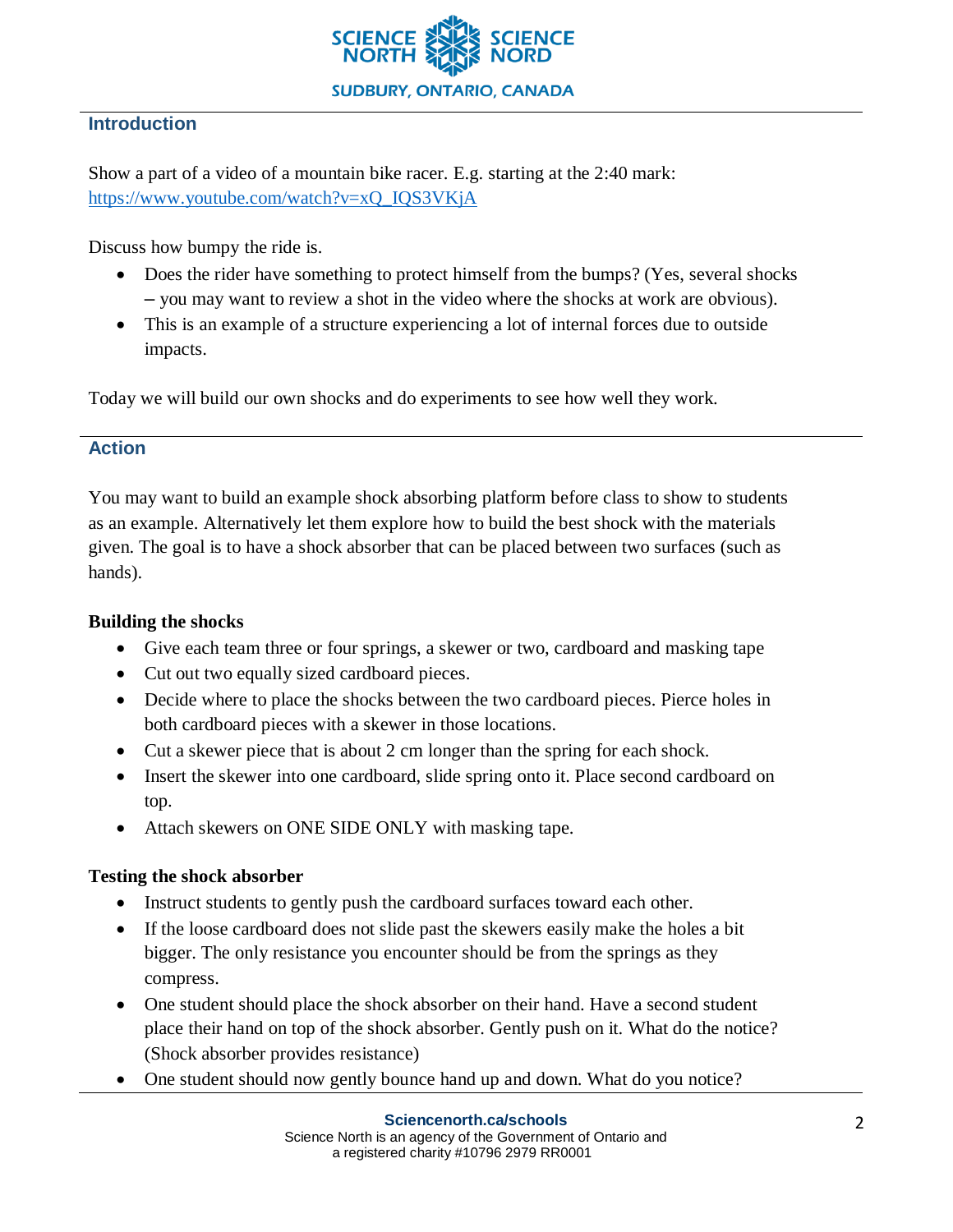

**SUDBURY, ONTARIO, CANADA** 

("Impacts" from other hand are softened by the absorber. To verify they can do the same experiment just with hands touching).

#### **Complete the experiments on the worksheet.**

### **Consolidation/Extension**

#### **Extension:**

Have students use several balls of play dough (distributed evenly on their hands) and/or have them repeat the experiments several times. Then ask them to calculate averages of the heights of the play dough before and after. This will yield more accurate results and is how science experiments should be done in general.